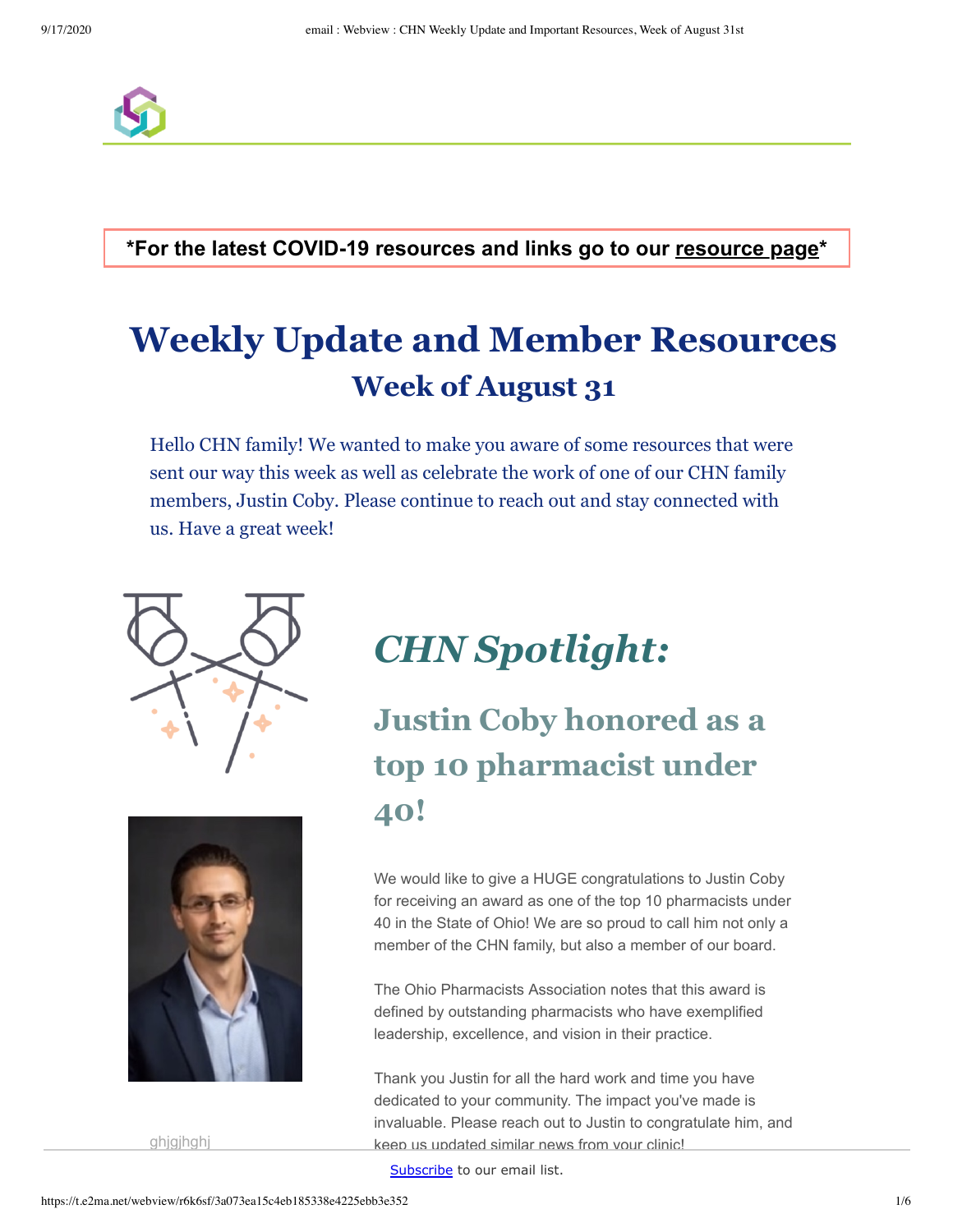### *Member Resources:*

## **\*FREE\* Albuterol Sulfate**

Ken Quick from The Community Health Clinic has reached out to us saying he has 13 packages of 25 count albuterol sulfate inhalation 2.5mg/3mL. The packages expire in **October 2020,** and one 60 count box of the same medication expires in **November 2020.** 

**If you are interested, please contact Ken Quick directly at his cell phone (740)-877-0364.** 

## **\*FREE\* Medical Supplies from Vineyard**

**Vineyard Church of Delaware County Free Medical Clinic** has reached out to us with some free medical supplies that they no longer need.

#### **Supplies available include:**

A rolling locking medical cart in excellent condition

An older Siemens A1C machine (and supplies to go with it)

A box of pill vials

**If interested, please contact Sandra Fisher directly at, [sandie2360@gmail.com.](mailto:sandie2360@gmail.com) or by phone at (567)-231-9113.**

## **\*FREE\* PPE Care-package from iRemedy**

An organizatin called iRemedy has reached out to us with an opportunity for free PPE carepackages to be sent out to each clinic. Their "Project Restart" is aimed at providing medical supplies to clinics in need. Along with the free care-package, you can also purchase medical supplies at a discounted rate on their website.

**Care-packages in the past have contained:** face shields, pocket hand sanitizers, medical respirators, and 3 ply surgical masks. **But package contents could vary.**

If you are interested, **[Click here](https://d31hzlhk6di2h5.cloudfront.net/20200902/71/44/af/f0/d7bc52693e41c6e687b06e06/PROJECT_RESTART_CLINIC_REGISTRATION_FORM__1_.pdf)** to access the necessary form.

Further questions can be addressed by emailing iRemedy directly at **[Nadjhla@iremedy.com](mailto:Nadjhla@iremedy.com)**.

**[iRemedy Website](https://iremedy.com/?gclid=EAIaIQobChMI-6SR6d3I6wIVw8DACh3OFgJkEAAYASAAEgJ63PD_BwE)**

*Important News:*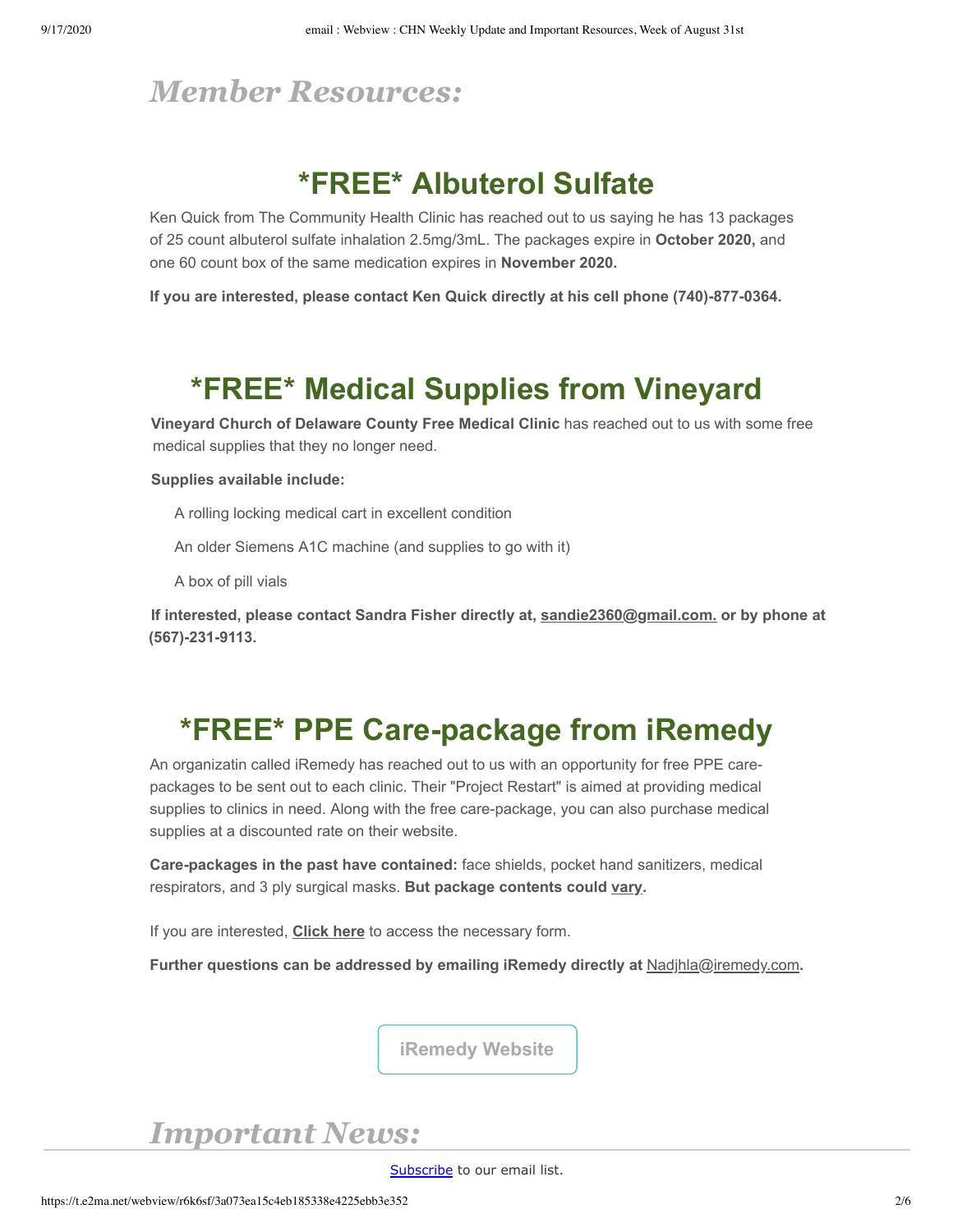### **Additional \$300/Week Approved for Unemployed Ohioans Who Qualify**

Governor DeWine announced recently that the federal government approved Ohio's application to offer an extra \$300 weekly unemployment benefit through the Federal Emergency Management Agency (FEMA) Lost Wages Assistance Program.

Checks will begin rolling out to those who qualify by mid-September, and will be **retroactive through August 1st.**

However, FEMA is only distributing enough money to states to cover 3-5 weeks of checks— Congress will have to strike a deal for payments of any amount to continue. As of now, Congress is on recess with no plans to return to work until September 8th.

#### **Tomosynthesis is coming to the Columbus Cancer Clinic!**

This September, the Columbus Cancer Clinic will begin offering 3-D mammograms in addition to their other high-quality breast services:

- Screening and Diagnostic Mammograms
- Breast Ultrasounds
- Breast Biopsies

Most major insurances are accepted and multiple funding options are available for those in need. No one is turned away based on their ability to pay. **[Click here](https://d31hzlhk6di2h5.cloudfront.net/20200902/7c/9b/87/48/270a32cc0ca342a9b6e59321/20-0819_Tomo_flier_CCC__3_.pdf) for more info.**

Additional Cancer Screenings: Cervical cancer (PAP tests), colorectal cancer (FIT tests) and prostate cancer (PSA tests)

### **\*NEW\* ODH is hiring Contact Tracers and Contact Tracer Supervisors!**

ODH has just posted brand new positions for both Contact Tracers and Contact Tracer Supervisors. If you or someone you know is interested, **click on the buttons below** to access either application. ODH says they plan to keep the applications open to ensure continuous influx of applications, so there is no deadline to apply at the moment.

**[Contact Tracer Application](https://dasstateoh.taleo.net/careersection/oh_ext/jobdetail.ftl?job=200003J9&tz=GMT-04%3A00&tzname=America%2FNew_York)**

**[Contact Tracer Supervisor Application](https://dasstateoh.taleo.net/careersection/oh_ext/jobdetail.ftl?job=200003OX&tz=GMT-04%3A00&tzname=America%2FNew_York)**

## *Educational Resources:*

**The Alzheimer's Association is finishing up the last two sessions of a 3-**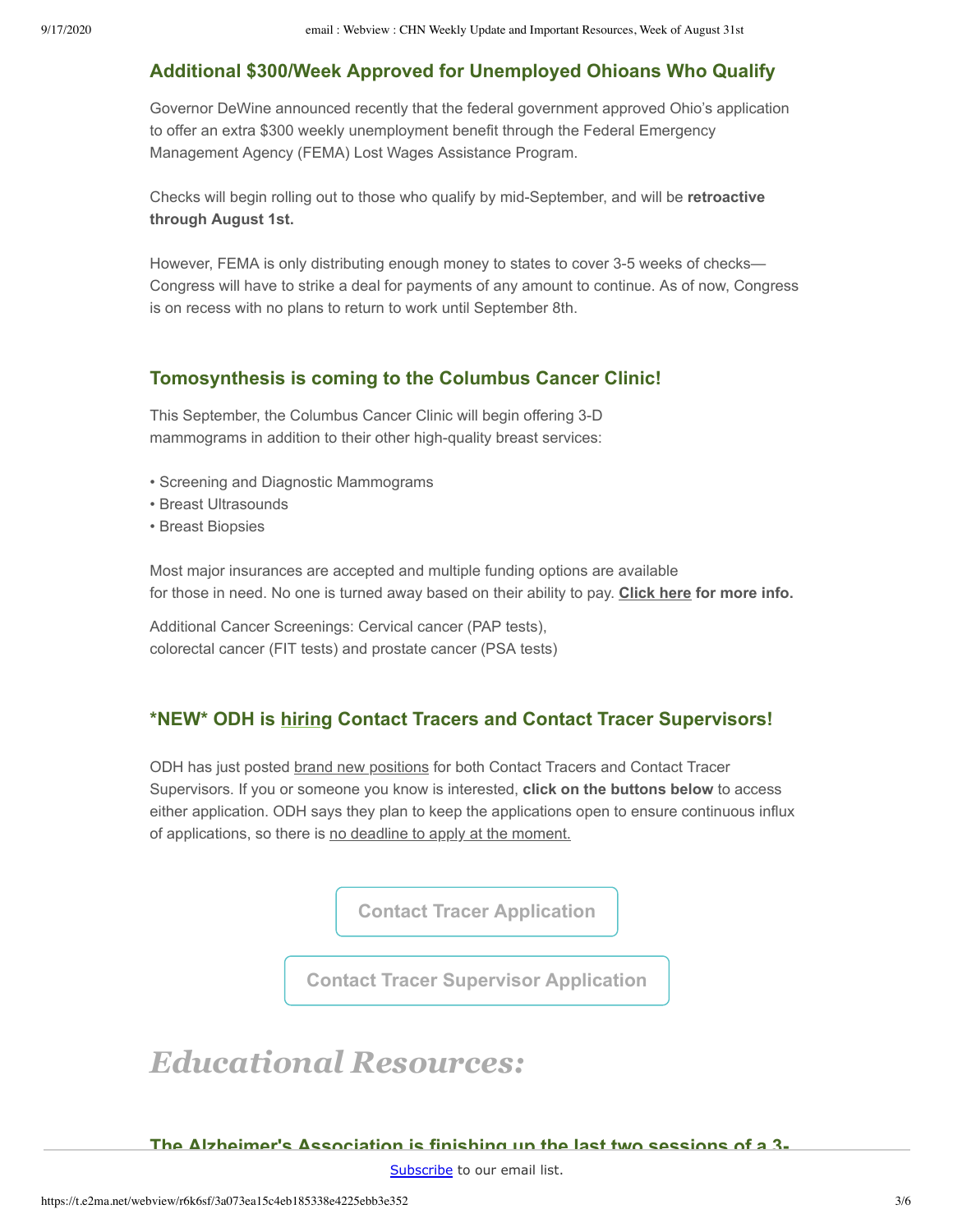9/17/2020 email : Webview : CHN Weekly Update and Important Resources, Week of August 31st

**"Living with Alzheimer's Middle Stage Pt 1" is tonight, 9/2, from 7:00PM-8:30PM**

**Alzheimer's "Legal and Financial" is tomorrow, 9/3, from 6:30PM-9:30PM**

For full details and how to register, [click here](https://d31hzlhk6di2h5.cloudfront.net/20200902/b3/f5/01/fd/5c350c8b76bc6c151e5718f6/SEPT_EDUCATION_PROGRAMS_9_1-9_4_8_27_2020_4_30_54_PM.pdf) for their latest flyer!

### **Americares has launched a variety of COVID-19 Mental Health and Psychoeducational Trainings for the month of September!**

#### **Trainings for this month include:**

 **Building Resilience While Navigating Grief and Mourning: Guidance for Frontline Health Workers**  Session held on: September 17th 12PM-1PM

 **A Trauma Informed Approach to Supporting Children and Adolescent in the Age of COVID-19** 

Session held on: September 8th, 12PM-1PM **-or-** September 22nd 12PM-1PM

#### **You Can't Give What You Don't Have: Self-Care Strategies for the Busy Health Professional**  Sessions held on: September 10th 12PM-1PM **-or-** September 15th 12PM-1PM

 **Helping Kids Cope with Grief and Loss During the COVID-19 Pandemic**  Session held on: September 24th 12PM-1PM

**\*Details on each webinar as well as links to register can be found** [here.](https://d31hzlhk6di2h5.cloudfront.net/20200902/04/16/f9/11/42ae4a74ad92d6c1ef61c5cb/Americares_MHPSS_September_Webinar_Series_Description.docx)

**\*Further information on the Psychoeducational Trainings offered by Americares can be found** [here](https://d31hzlhk6di2h5.cloudfront.net/20200902/b6/04/8a/0e/bd6356027cc09ff3c025de39/Americares_Psychoeducational_Training.pdf)**.**

### **Registration is still open for September 18th & 24th Virtual AMSR Training Opportunities**

AMSR is a 1-day training designed for all behavioral health professionals working with youth (10- 24) to learn how to recognize, assess, and treat suicidality in patients. Professionals will gain a deeper understanding of suicide ideation and its treatment. **6.5 CEUs are provided to eligible professions.** 

#### **AMSR training will focus on how to:**

- -Approach work with suicidal patients
- -Understand suicide
- -Get important information from patients regarding suicide
- -Form accurate judgement on client well-being
- -Safely plan and respond to suicide related-behaviors.

**[Register for September 18th](http://www.cvent.com/events/assessing-and-managing-suicide-risk-virtual-option-/event-summary-dc4f2747a418440299311d1ce8b3cf61.aspx)**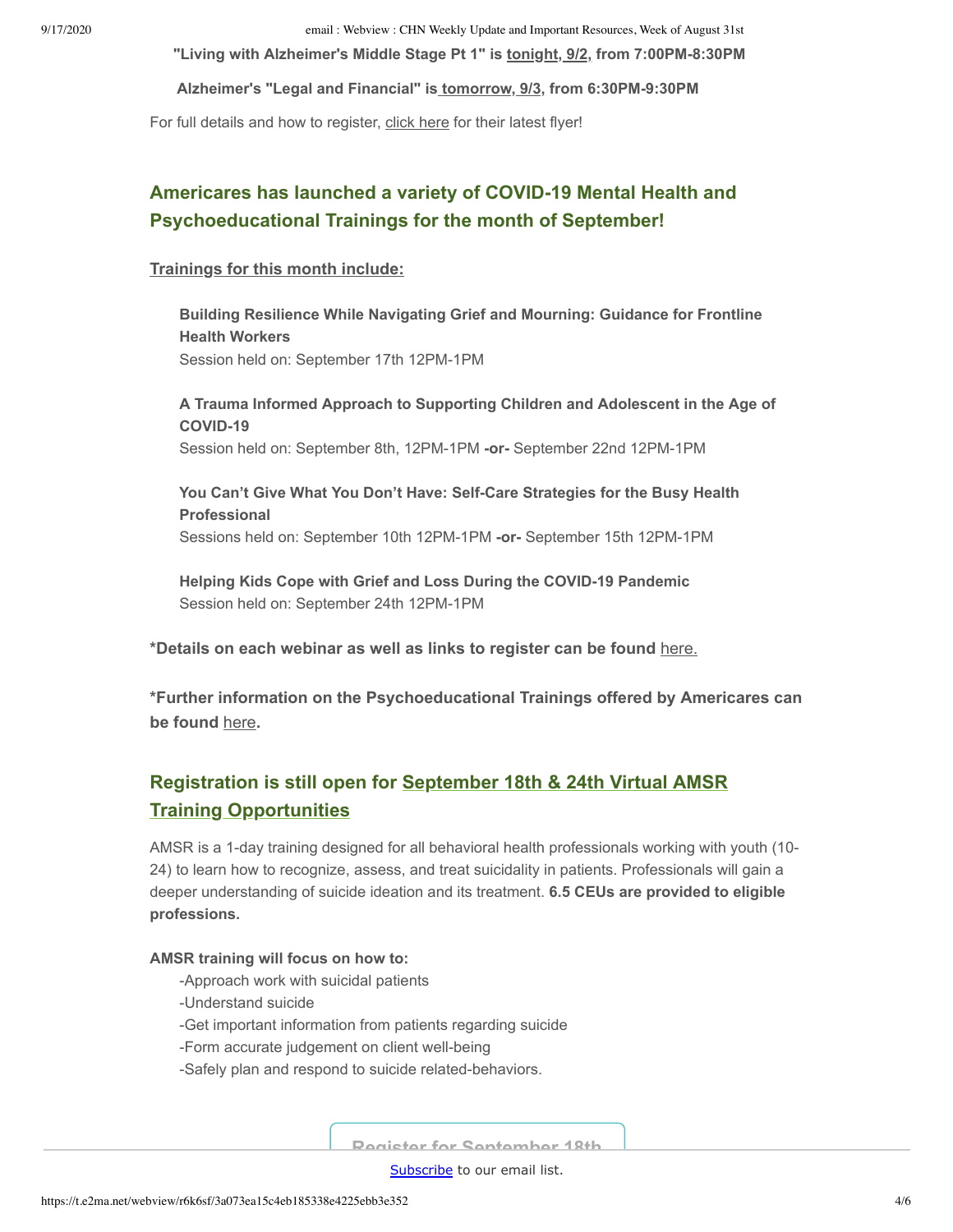**[Register for September 24th](http://www.cvent.com/events/assessing-and-managing-suicide-risk-virtual-option-/event-summary-3a0bbc154c5448efa6e52fcceb5bb75b.aspx)**

# *Charitable Healthcare and COVID-19 Bi-Weekly Discussion Group:*

The Charitable Healthcare Network is hosting a **bi-weekly** virtual discussion group for Ohio's charitable healthcare organizations. Here we will check-in with one another as well as share resources and strategies on our approach to handling the COVID-19 pandemic. Meetings will be held Wednesdays from 11am-12pm. Download the minutes/ recording from this week's meeting below or register to join live!

### *September 9, 2020 at 11 am*

On September 9th, staff from the Alzheimer's Association of Central Ohio will present on risk factors and early signs of Alzheimer's, as well as the medical and social factors that put patients at risk for developing dementia. The Alzheimer's Association offers free trainings, educational seminars, and support groups for patients with Alzheimer's as well as their caregivers and healthcare providers. This presentation will also include an overview of the free support and educational opportunities available across the state.

[Download, view, or watch meeting recordings and minutes here](https://drive.google.com/open?id=1maaI039wprs_SWjQdYByt_D1zT1CVxzm)

[Register for the COVID-19 Discussion Group](https://zoom.us/meeting/register/uZctc-6upj0q5UIVLftd8Apue8HhLBHaVQ)

### **[Have News with Your Clinic?](mailto:shatch@charitablehealth.org?subject=Weely%20Update%20Feature)**

### [Let Us Know to Get Featured in the Weekly Update!](mailto:kkisseberth@charitablehealth.org?subject=Weely%20Update%20Feature)



614-914-6458 | [info@charitablehealth.org](mailto:info@charitablehealth.org?subject=) | [www.ohiofreeclinics.org](http://www.ohiofreeclinics.org/) |